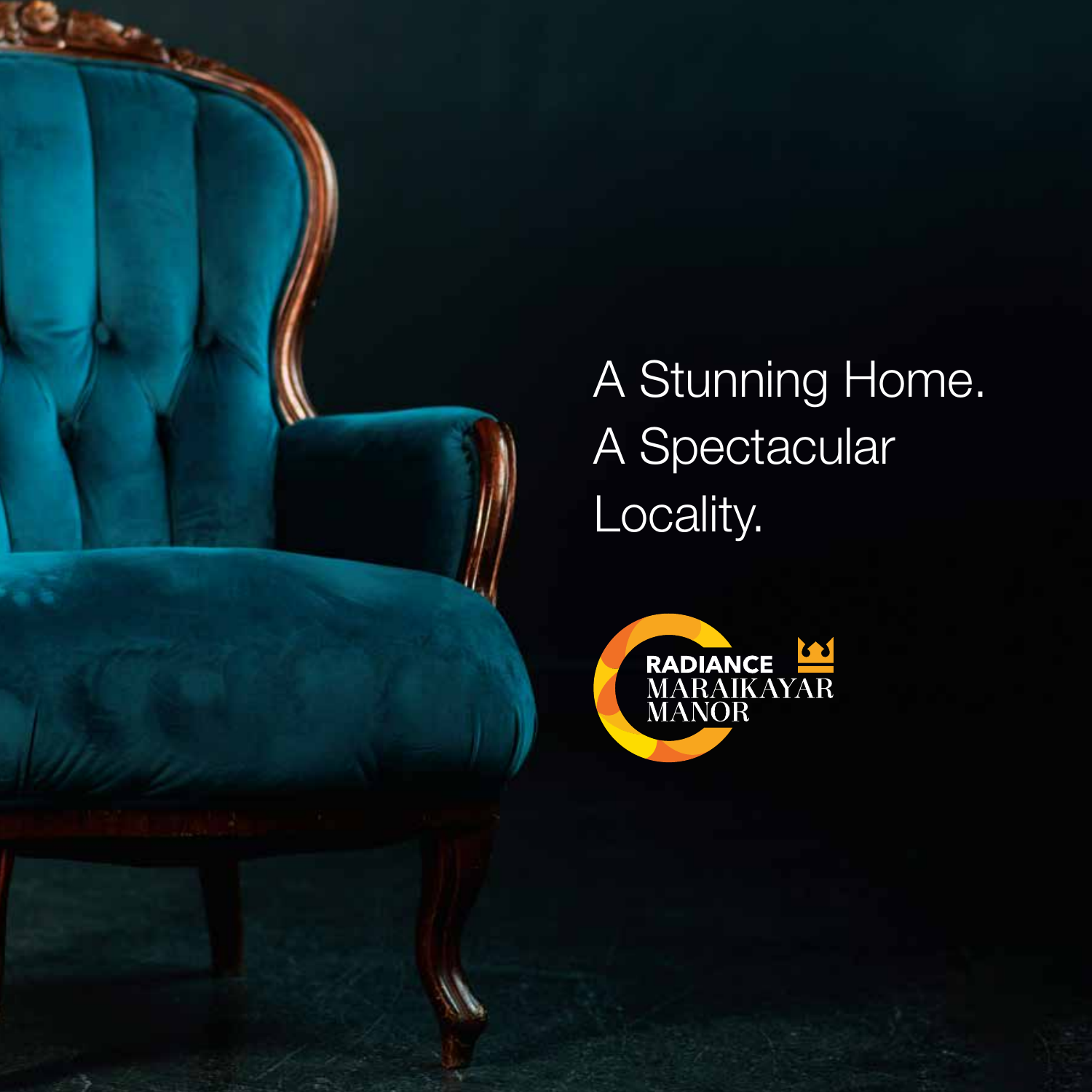# THE RADIANCE PROMISE



Affordable price

In-house construction  $\leq$ 



On-time & quality delivery



Delivering only the best



Eco-friendly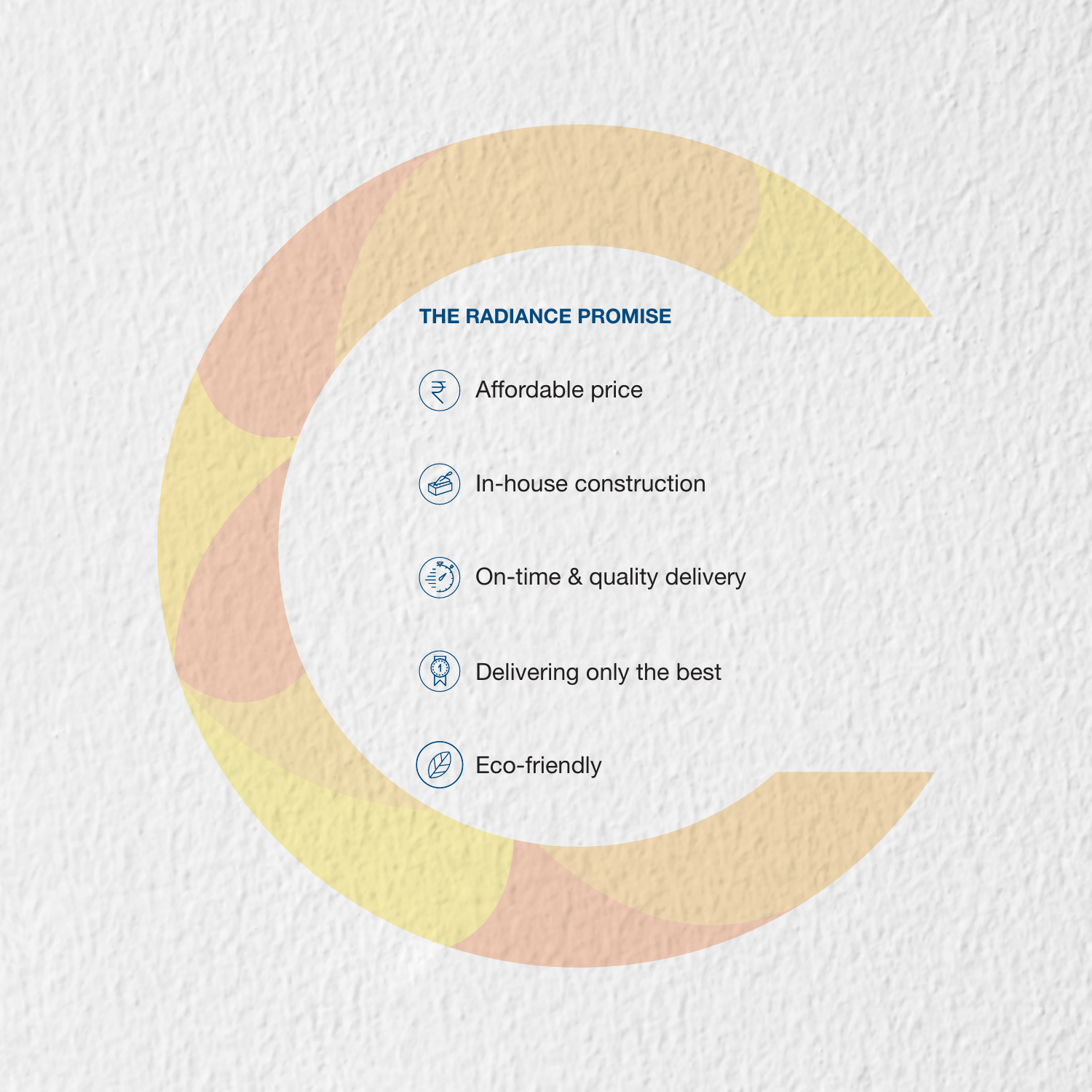

Radiance Realty, a leading real estate player based in Chennai, is built on tradition and driven by innovation. A formidable force in the Indian real estate industry, Radiance Realty is dedicated to providing premium housing solutions, with ultra-luxurious amenities showcased in stunning designs. With over 70 years of experience in infrastructure, Radiance Realty has tailored many new beginnings to perfection, with hopes and plans to create more.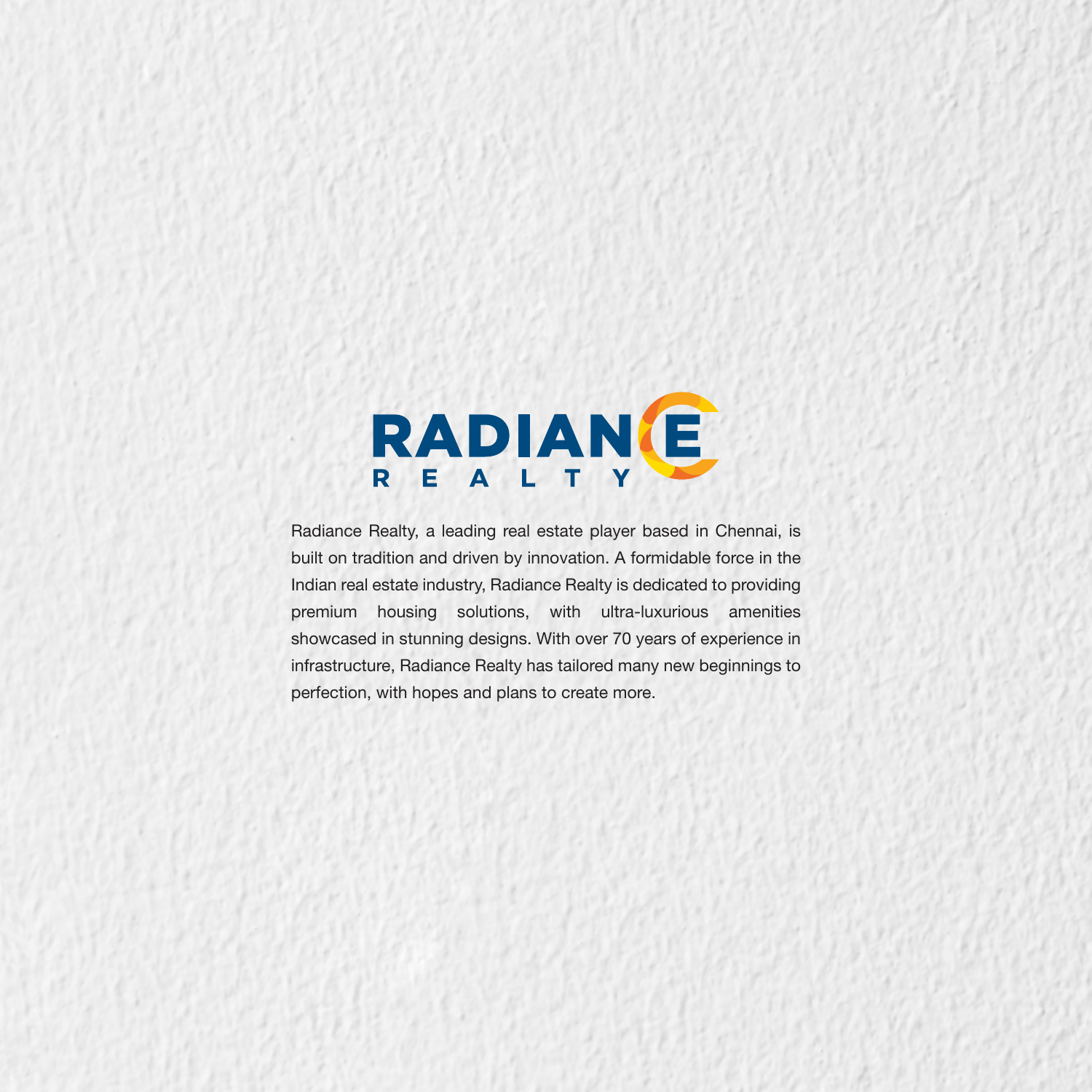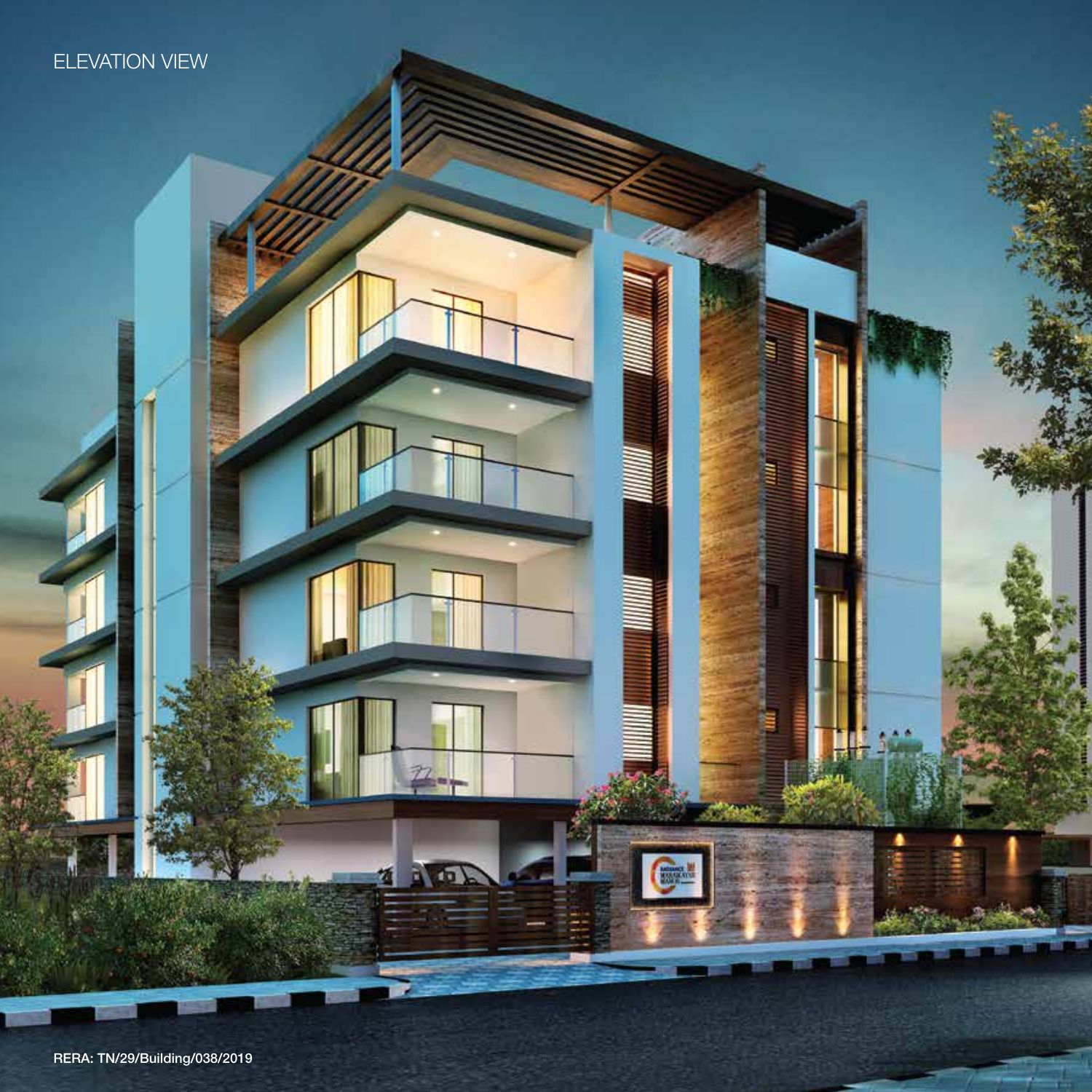

Your dream of owning a stunning home in the heart of Nungambakkam is now a reality. The luxury of privacy combined with the advantage of connectivity, Maraikayar Manor is the home of every dream. This gorgeous home is the perfect example of superior construction, flawless design, deluxe fittings and a location that is simply irresistible.

### WHY BUY MARAIKAYAR MANOR

- Prime location, closer to shopping, metro, etc.
- 4 Exclusive and secured community

 $\circledast$ 

No apartments face each other which ensures more privacy  $\mathbb{M}$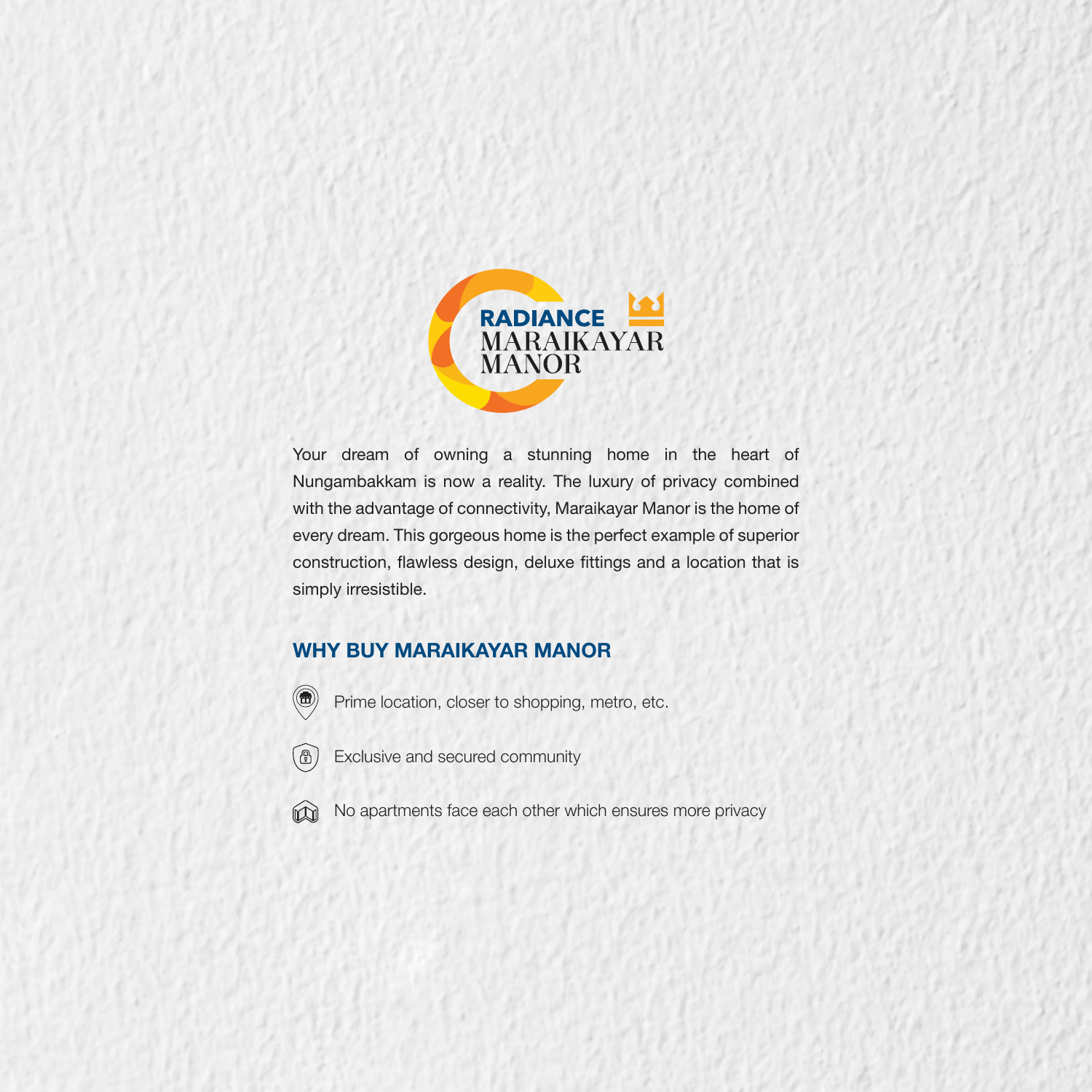### SALIENT FEATURES

- Exclusive luxury residences (2074 sft)
- Contemporary architectural design with stilt  $+4$  structure
- Spacious 3 BHK apartments
- Uncompromised design with total vaastu compliance
- Designed for abundant ventilation and views with zero dead space
- High-end fittings and features

## LOCATION ADVANTAGES

- Located at the heart of Nungambakkam
- Incredibly well-connected to all the major hubs
- A healthy lifestyle is just 3 mins away close to exclusive spas, yoga & fitness studios, etc.
- Just 10 mins away from leading hospitals, famed multiplexes, malls, restaurants, shopping zones, supermarkets, top schools, best colleges and the metro station
- Proximity to schools, colleges, hospitals and bus depot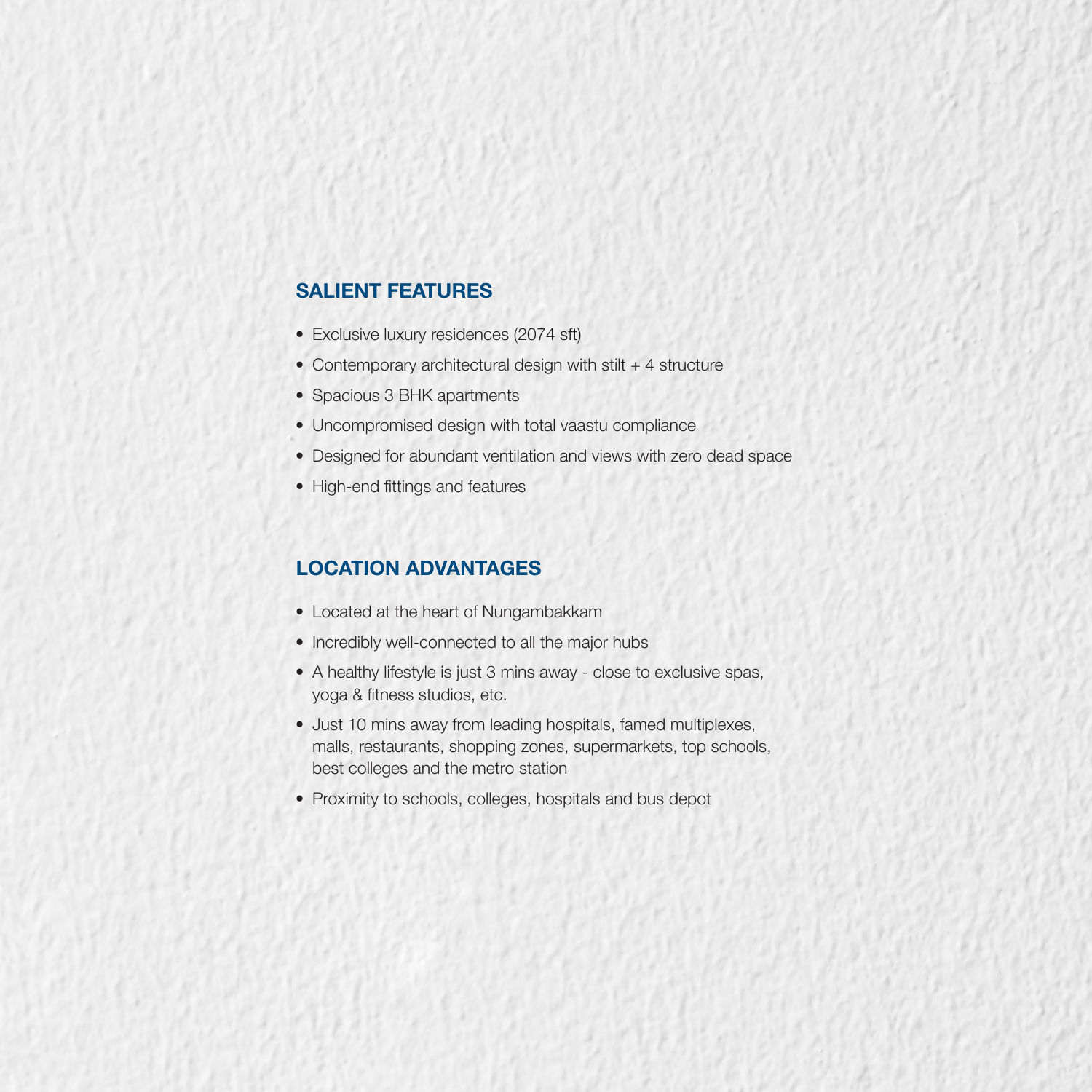



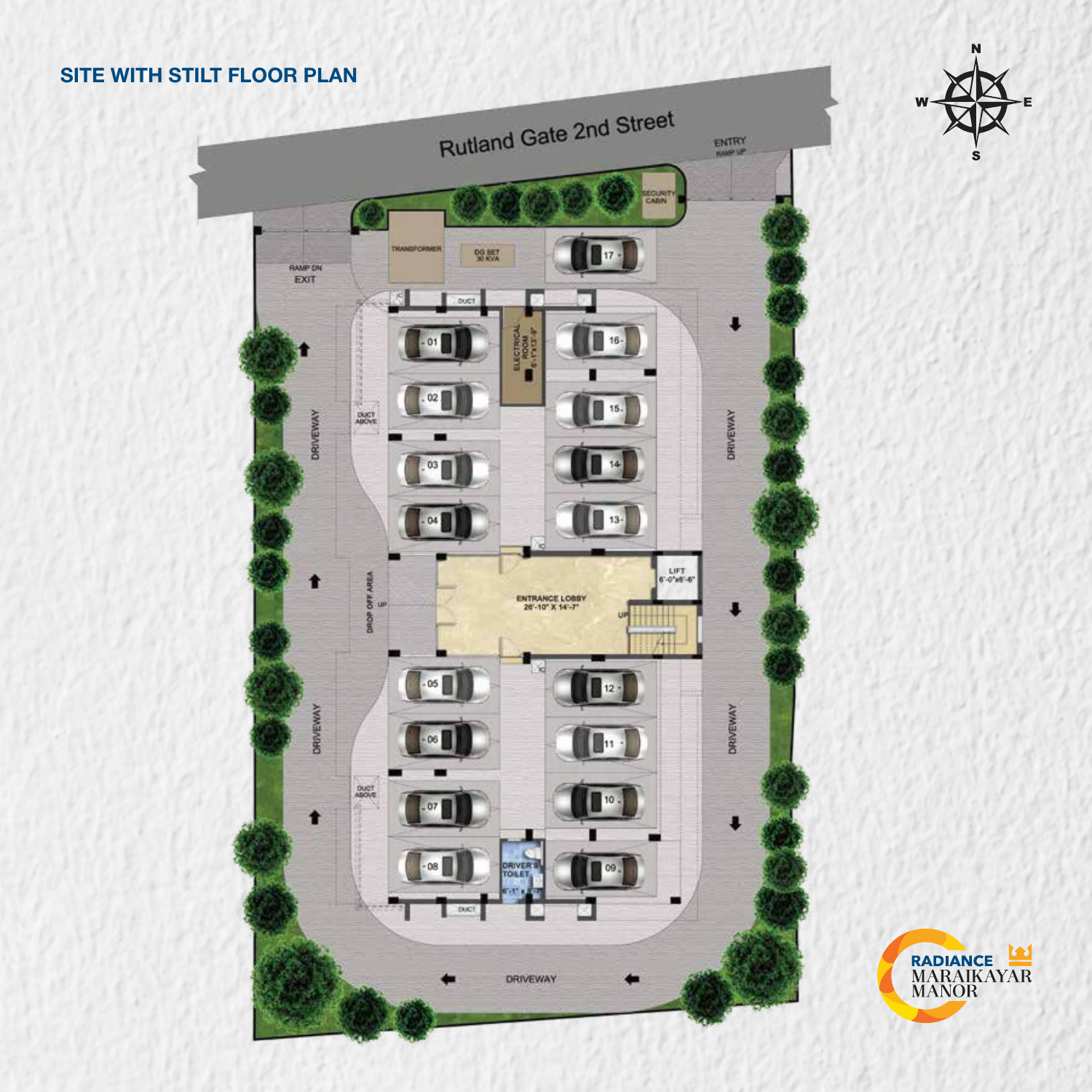### FIRST FLOOR PLAN





#### Area Statement

| Flat No.            | : 1          |
|---------------------|--------------|
| <b>Plinth Area</b>  | : 1797 sqft  |
| Super Built-up Area | : 2074 sqft  |
| Carpet Area         | : 1510 sqft  |
| Open Verandah       | : 151 sqft   |
|                     |              |
| Flat No.            | : 2          |
| <b>Plinth Area</b>  | : 1797 sqft  |
| Super Built-up Area | : 2074 sqft  |
| Carpet Area         | : 1510 sqft  |
| Open Verandah       | $: 151$ sqft |

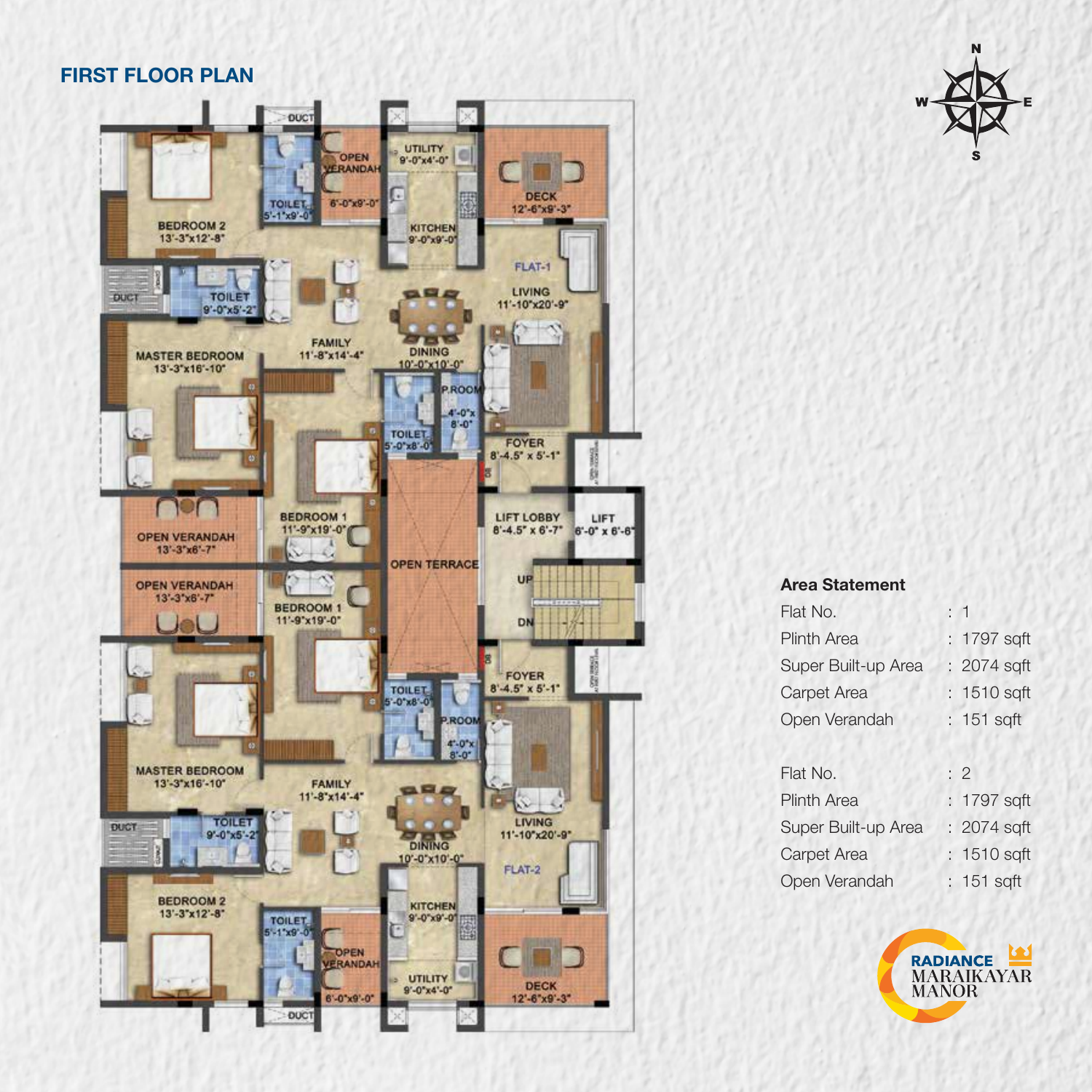# TYPICAL FLOOR PLAN (2, 3 & 4)





### Area Statement

| Flat No.            |             |
|---------------------|-------------|
| <b>Plinth Area</b>  | : 1797 sqft |
| Super Built-up Area | : 2074 sqft |
| Carpet Area         | : 1510 sqft |
|                     |             |
|                     |             |
| Flat No.            | : 2         |
| <b>Plinth Area</b>  | : 1797 sqft |
| Super Built-up Area | : 2074 sqft |

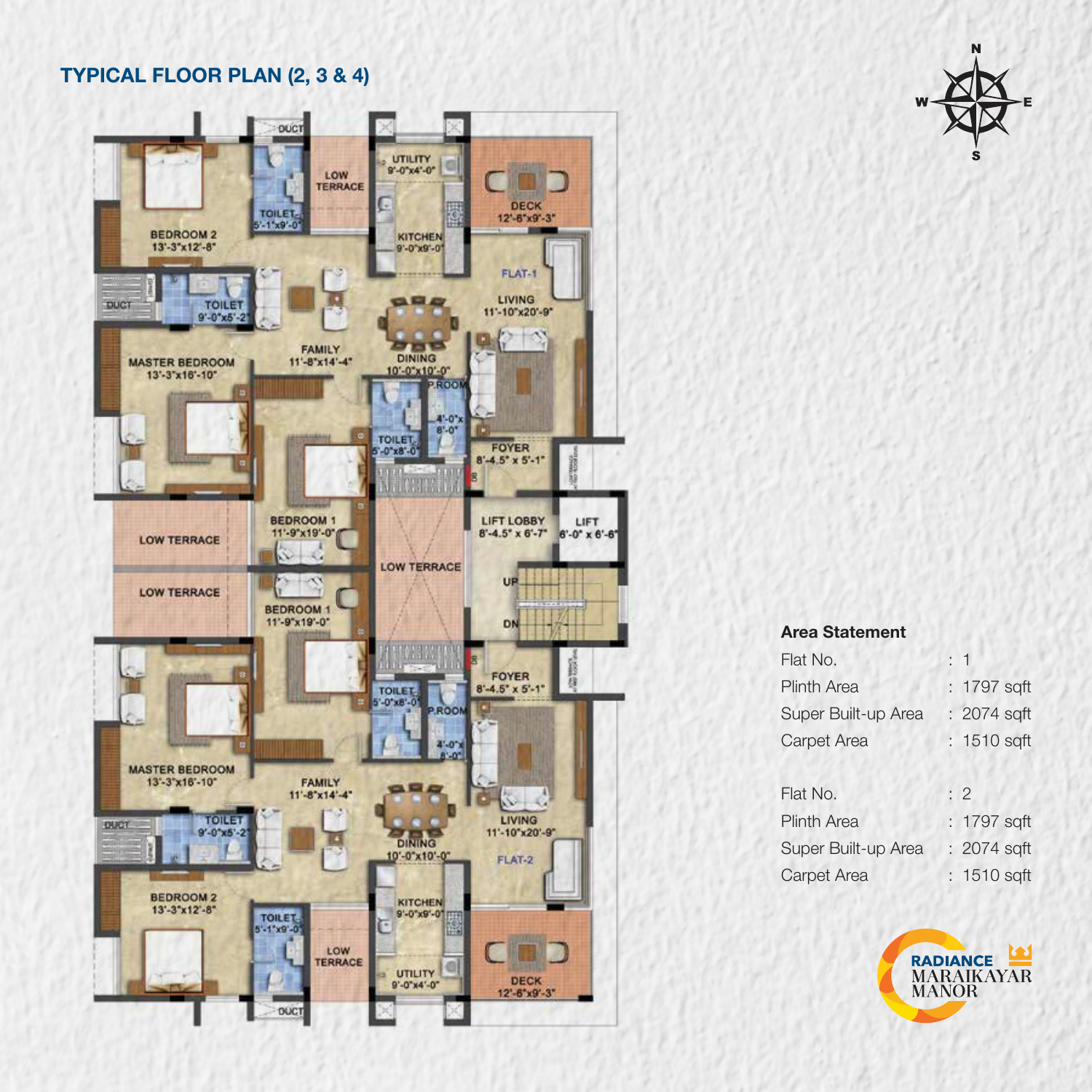## GENERAL SPECIFICATIONS



### TILING

- Foyer, living, dining and family living 1000 x 1000 mm vitried tiles with spacers
- Bedrooms 600 x 600 mm vitrified tiles with spacers
- Balconies and kitchen anti-skid vitrified tiles
- Terrace weatherproof tiles
- Toilets, utility area anti-skid ceramic tiles
- Lift lobby, lift wall facia and staircase granite
- Car park interlocking paver blocks or ultra tiles
- Kitchen premium quality ceramic wall tiles up to 2 feet above the platform
- Toilet premium quality ceramic wall tiles
- Utility areas premium quality ceramic tiles up to 5 feet height from floor level

# DOORS / WINDOWS / VENTILATORS

### • MAIN DOORS

- $\triangleright$  Frame is made of first quality solid teak wood with bottom threshold
- ▶ 40 mm thick solid shutters with 6 nos. of 4 mm horizontal "V" grooves on both the sides as per design
- Melamine polishes on both sides and designer hardware of reputed make shall be provided
- **Reputed make of main door locks with 360° fingerprint access and a mechanical key**

### • BEDROOM DOORS

- Frame is made of good quality seasoned and chemically treated wood with moulded paneled skin door shutter of 32 mm thickness; designer hardware of reputed make shall be provided
- TOILET DOORS
	- ▶ 7 feet height frame is made of good quality seasoned and chemically treated wood. Flush shutter of 32 mm thickness with one side fat skin and the other side laminated. Designer hardware of reputed make shall be provided.
- UPVC French doors with sliding shutters will be provided
- UPVC windows with sliding shutters and provision for mosquito mesh for all windows and MS grills wherever applicable
- UPVC ventilators and MS grills will be provided wherever applicable



### **KITCHEN**

- 18 mm thick black granite of size as per drawing for kitchen platform will be handed over to the customer
- Stainless steel sinks with drainboard Nirali / Frankie / Diamond make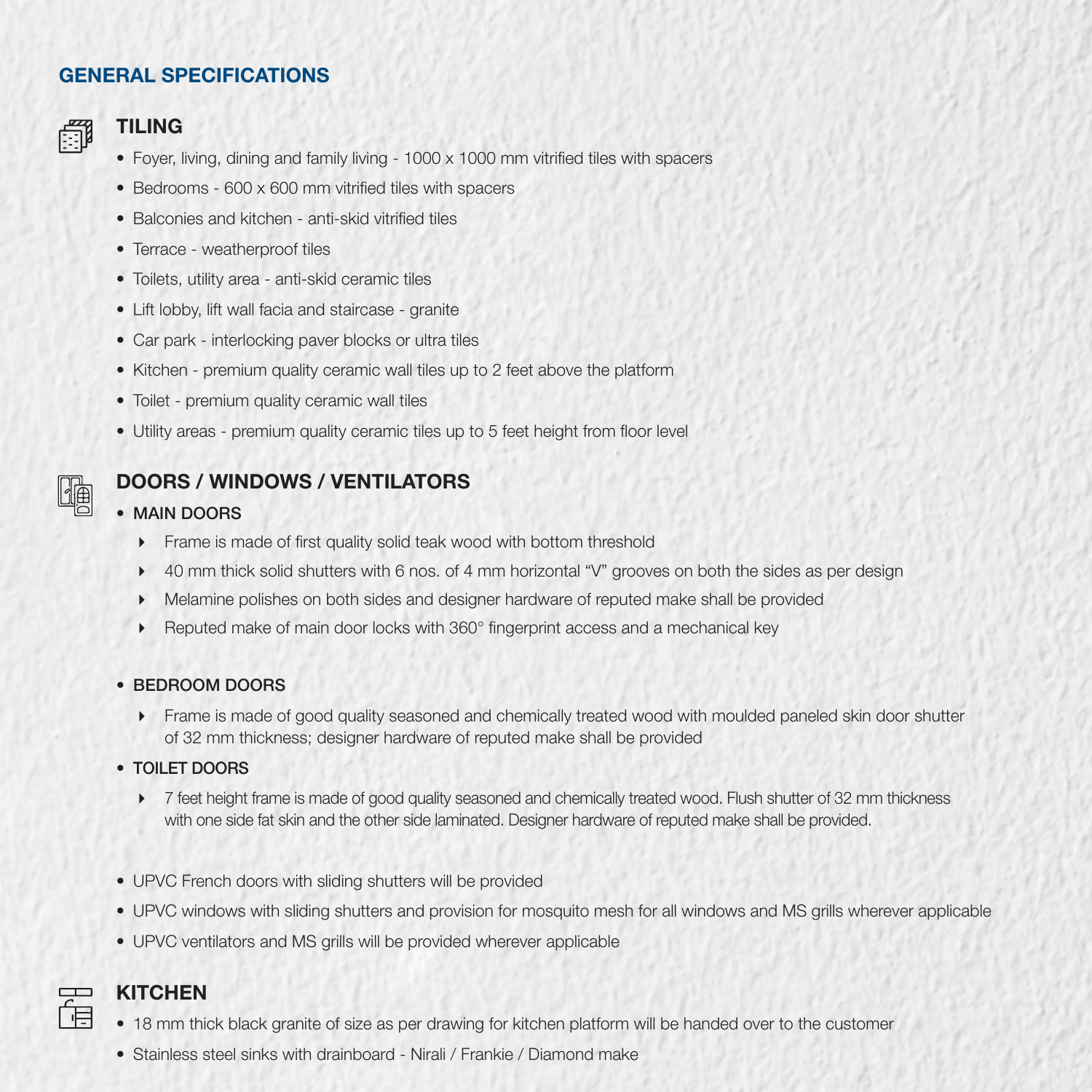

# PAINTING FINISHES

- All internal walls and ceilings will be coated with smooth putty and finished with Asian / Dulux or equivalent emulsion paint
- All external walls will be finished with weatherproof Asian / Dulux or equivalent emulsion paint
- MS grills and railings with enamel paint aesthetically designed and fixed to wall



# ELECTRICAL FIXTURES / FITTINGS

- Three-phase supply with concealed wiring will be provided but the services connection shall be from TNEB based on the rules and regulations at the time of energizing the complex
- Separate meter will be provided for each apartment, and the main board will be located outside the apartment at a suitable place suggested by the architects
- All switches will be of Siemens / Havells / Legrand / Panasonic / MK or equivalent make
- Split A/C conduiting with electrification will be provided in all the bedrooms and the living room
- 15A plug points will be provided for refrigerator, washing machine and geysers in the toilet
- 5A socket for chimney and exhaust fan will be provided in toilets
- Power back-up for 1500W in apartment and 100% in common areas and changeover (EB/DG) will be provided
- Concealed TV and telephone points will be provided in the living room and all the bedrooms
- The cables for TV and telephone will be provided from a common junction point
- USB charging port in switchboards will be provided in the living room and all the bedrooms



### PLUMBING & SANITARY

- All sanitaryware in ceramic of superior brands like Roca / Kohler or equivalent will be provided
- All plumbing CP fittings of superior brands like Roca / Kohler or equivalent will be provided
- All toilets shall have designer type counter washbasin with hot & cold mixer
- Single lever Hi-Flow diverter of Roca / Kohler make of hot & cold mixer with overhead shower will be provided in the toilets
- High quality concealed flush cistern of Geberit make for WCs
- Concealed CPVC pipelines / UPVC soil waste lines / sewage pipelines and rainwater lines of superior brands like Aashirwad / Astral / Supreme / Finolex / Prince or equivalent ISI certied will be provided
- Frosted glass partition for shower area in all the attached toilets and fittings of superior brands like Dorma / Kohler or equivalent will be provided